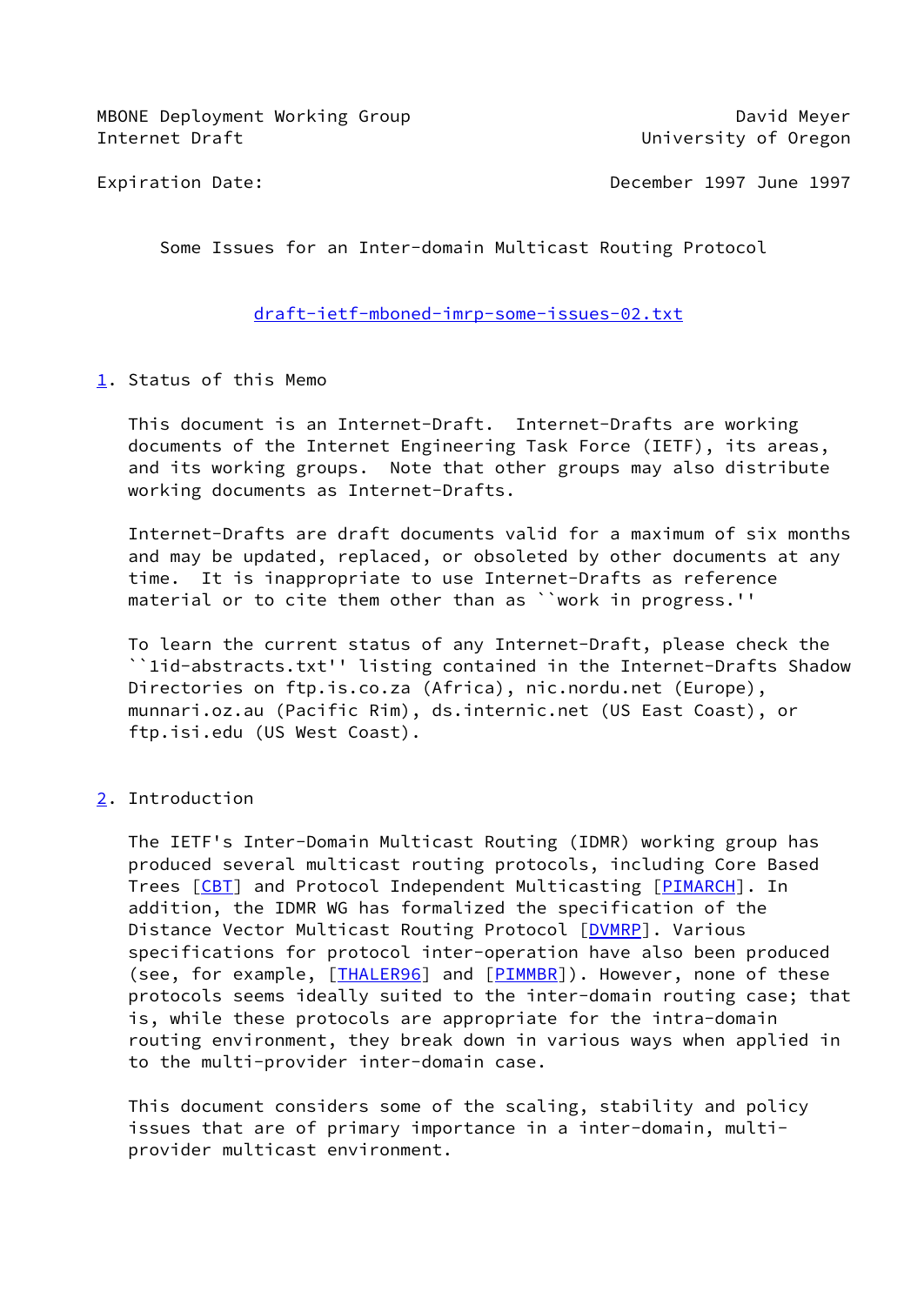Internet Draft [draft-ietf-mboned-imrp-some-issues-02.txt](https://datatracker.ietf.org/doc/pdf/draft-ietf-mboned-imrp-some-issues-02.txt) June 1997

# <span id="page-1-0"></span>[3](#page-1-0). Forwarding State Requirements

 Any scalable protocol will have to minimize forwarding state requirements. In the case of dense mode protocols [[DVMRP,](#page-10-2)[PIM-DM](#page-11-1)], routers may carry forwarding or prune state for every (S,G) pair in the Internet. This is true even for routers that may not be on any delivery tree. It seems likely that as multicast deployment scales to the size of the Internet, maintenance of (S,G) state will become intractable.

 Shared tree protocols, on the other hand, have the advantage of maintaining a single  $(*, G)$  entry for a group's receivers (thus relaxing the requirement of maintaining (S,G) for the entire Internet). However, this is not without its own disadvantages; see the section on "Third-party Resource Dependencies" below.

### <span id="page-1-1"></span>[4](#page-1-1). Forwarding State Distribution

 The objective of a multicast forwarding state distribution mechanism is to ensure that multicast traffic is efficiently distributed to those parts of the topology where there are receivers. Dense and sparse mode protocols will accept differing overheads based on design tradeoffs. In the dense mode case, the data-driven nature state distribution has disadvantage that data is periodically distributed to branches of the distribution tree which don't have receivers ("Broadcast and Prune" behavior). It seems unlikely that this mechanism will be scalable to Internet-wide case.

 On the other hand, sparse mode protocols use receiver-initiated, explicit joins to establish a forwarding path along a shared distribution tree. While the on-demand nature of sparse mode protocols have favorable properties with respect to distribution of forwarding state, it also has the possible disadvantage of creating dependencies on shared resources (again, see the section on "Third- Party Resource Dependencies" below).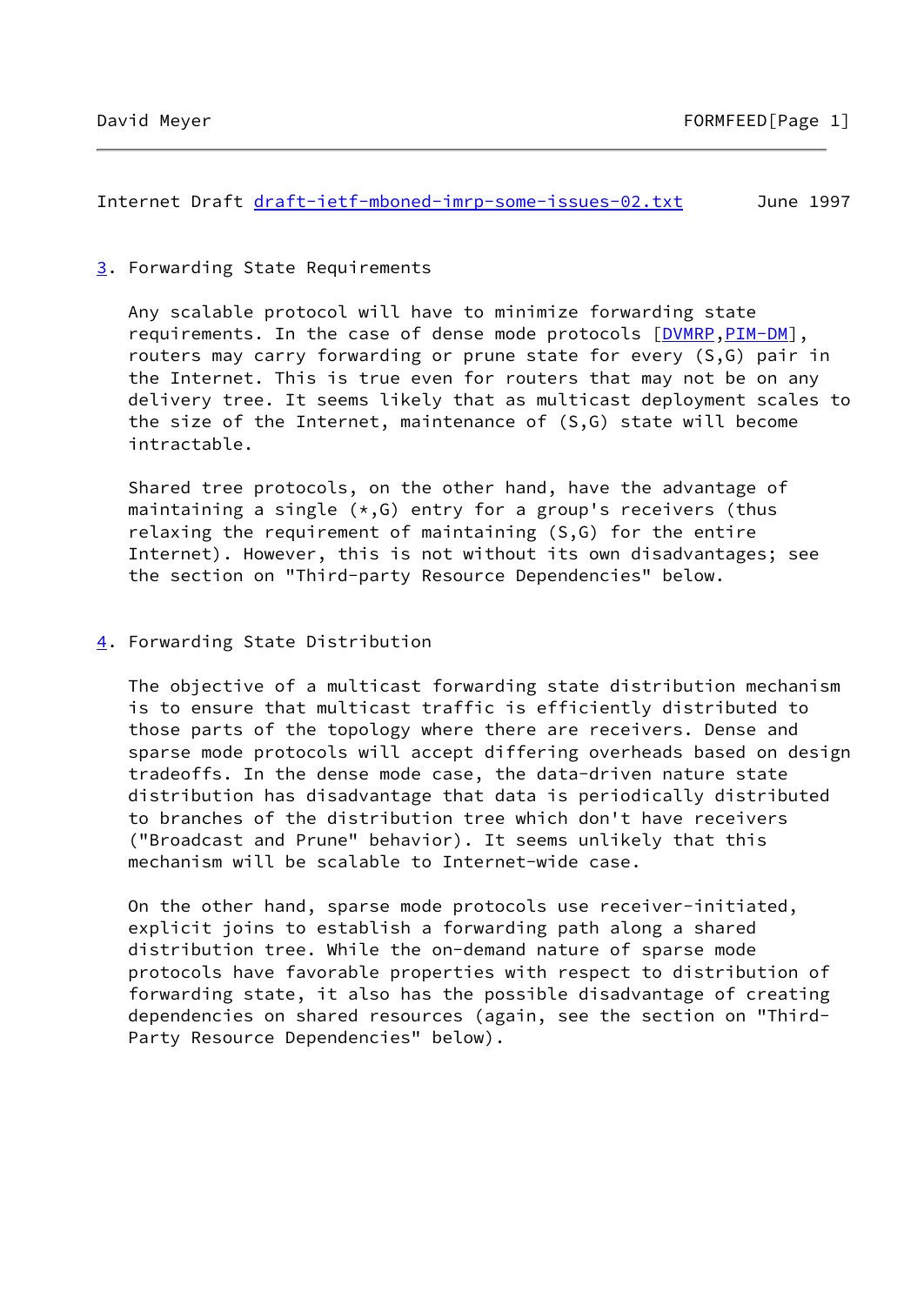### David Meyer **FORMFEED**[Page 2]

Internet Draft [draft-ietf-mboned-imrp-some-issues-02.txt](https://datatracker.ietf.org/doc/pdf/draft-ietf-mboned-imrp-some-issues-02.txt) June 1997

### <span id="page-2-0"></span>[5](#page-2-0). Forwarding State Maintenance

 The many current multicast protocols attempt to accurately and rapidly maintain distribution trees that are as close to the tree of shortest-path routes (as defined by unicast) as possible. This means that the shape of a distribution tree can be rapidly changing. In addition, since distribution trees can be global, they can be subject to high frequency control traffic.

 In contrast, the focus in the inter-domain unicast routing environment is on minimizing routing traffic (see, for example, [\[VILLAM95](#page-12-0)]), and controlling stability [\[LABOV97](#page-10-3)]. The implication is that protocol overhead and stability must be controlled if we hope multicast to scale to Internet sizes. Thus it seems likely that Inter-domain multicast routing protocols will have to do less forwarding state maintenance, and hence be less aggressive in reshaping distribution trees. Note that this reshaping is related to what has been termed "routing flux" (again, see [\[LABOV97](#page-10-3)]), since the routing traffic does not directly affect path selection. Rather, the primary effect is to require significant processing resources in a border router. Finally, note that unlike the unicast case, we do not have good data characterizing this effect for multicast routers.

### <span id="page-2-1"></span>[5.1](#page-2-1). Data Driven Forwarding State Creation

 Another issue with broadcast and prune protocols is that forwarding state is created in a data-driven manner.

### <span id="page-2-2"></span>[5.2](#page-2-2). Bursty Source Problem

 When a source's inter-burst period is longer than the router state timeout period, some or all of a source's packets can be lost. This effect has been termed the "Bursty Source Problem" [[ESTRIN97\]](#page-11-2). The current set of multicast routing protocols attempt, where possible,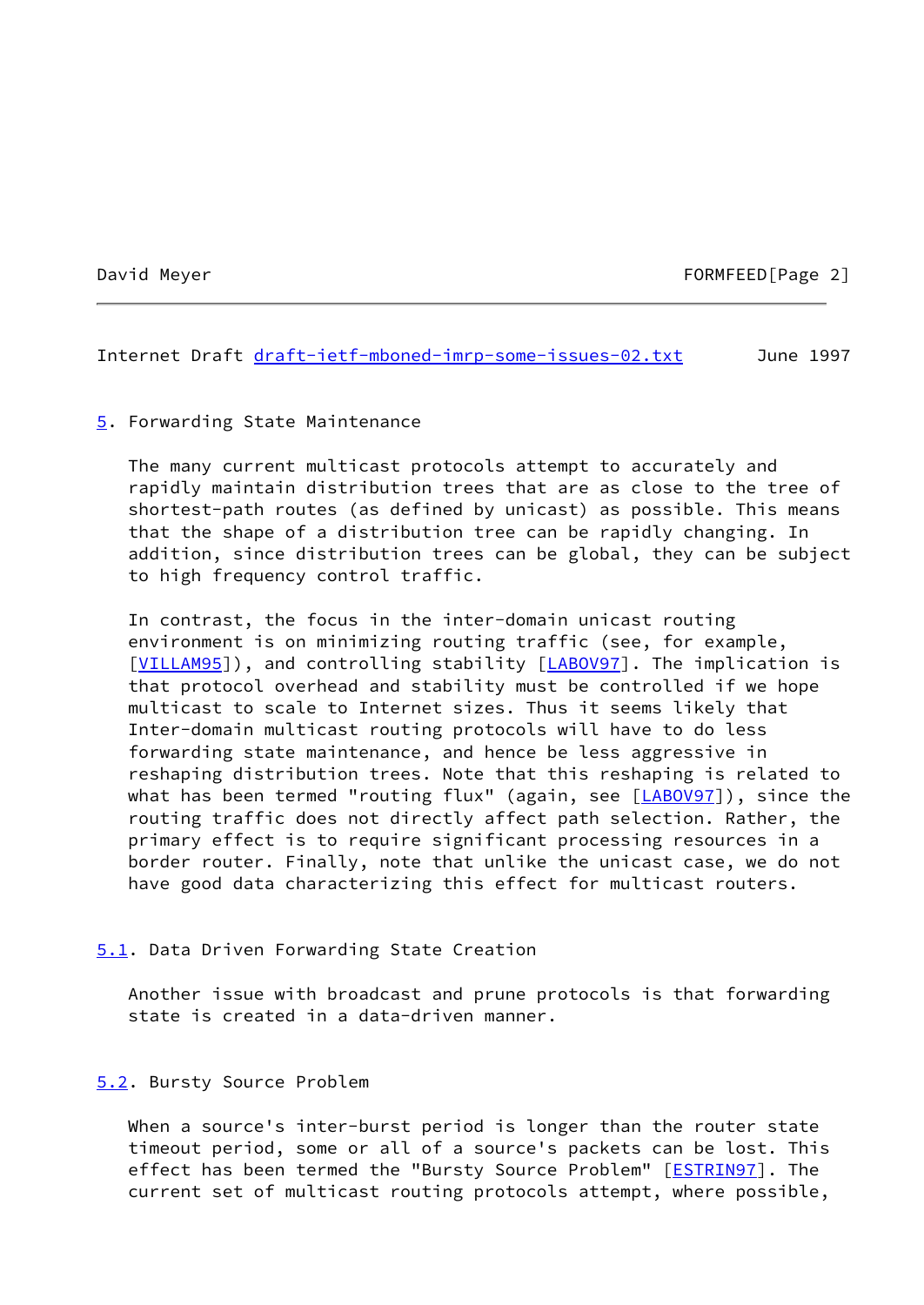to avoid this problem (i.e., maximize response to bursty sources).

David Meyer FORMFEED [Page 3]

Internet Draft [draft-ietf-mboned-imrp-some-issues-02.txt](https://datatracker.ietf.org/doc/pdf/draft-ietf-mboned-imrp-some-issues-02.txt) June 1997

# <span id="page-3-0"></span>[6](#page-3-0). Mixed Control

 Mixing control of topology discovery and distribution tree construction can lead to efficiencies but also imposes various constraints on topology discovery mechanisms. For example, DVMRP [\[DVMRP](#page-10-2)] uses topology discovery facilities ("split horizon with poison reverse") to eliminate duplicate packets on a LAN, and to detect non-leaf networks (an upstream router uses this information when pruning downstream interfaces).

 On the other hand, PIM [\[PIM-DM](#page-11-1)] does not use any topology discovery algorithm features when building delivery trees. However, this independence is not without cost: PIM-DM accepts some duplicates on multi-access LANs as a tradeoff for reduced protocol complexity.

# <span id="page-3-1"></span>[7](#page-3-1). Neighbor Model

 The current inter-domain unicast routing model has some key differences with proposed inter-domain multicast routing models with respect to neighbor (peer) discovery. In particular, the current set of multicast protocols depend heavily on dynamic neighbor discovery. This is analogous to the situation with intra-domain unicast routing, but is unlike current inter-domain unicast routing, where neighbors are typically statically configured.

 The static neighbor configuration model has several benefits for inter-domain routing. First, neighbors are predefined, which is a policy requirement in most cases. In addition, the set of peers in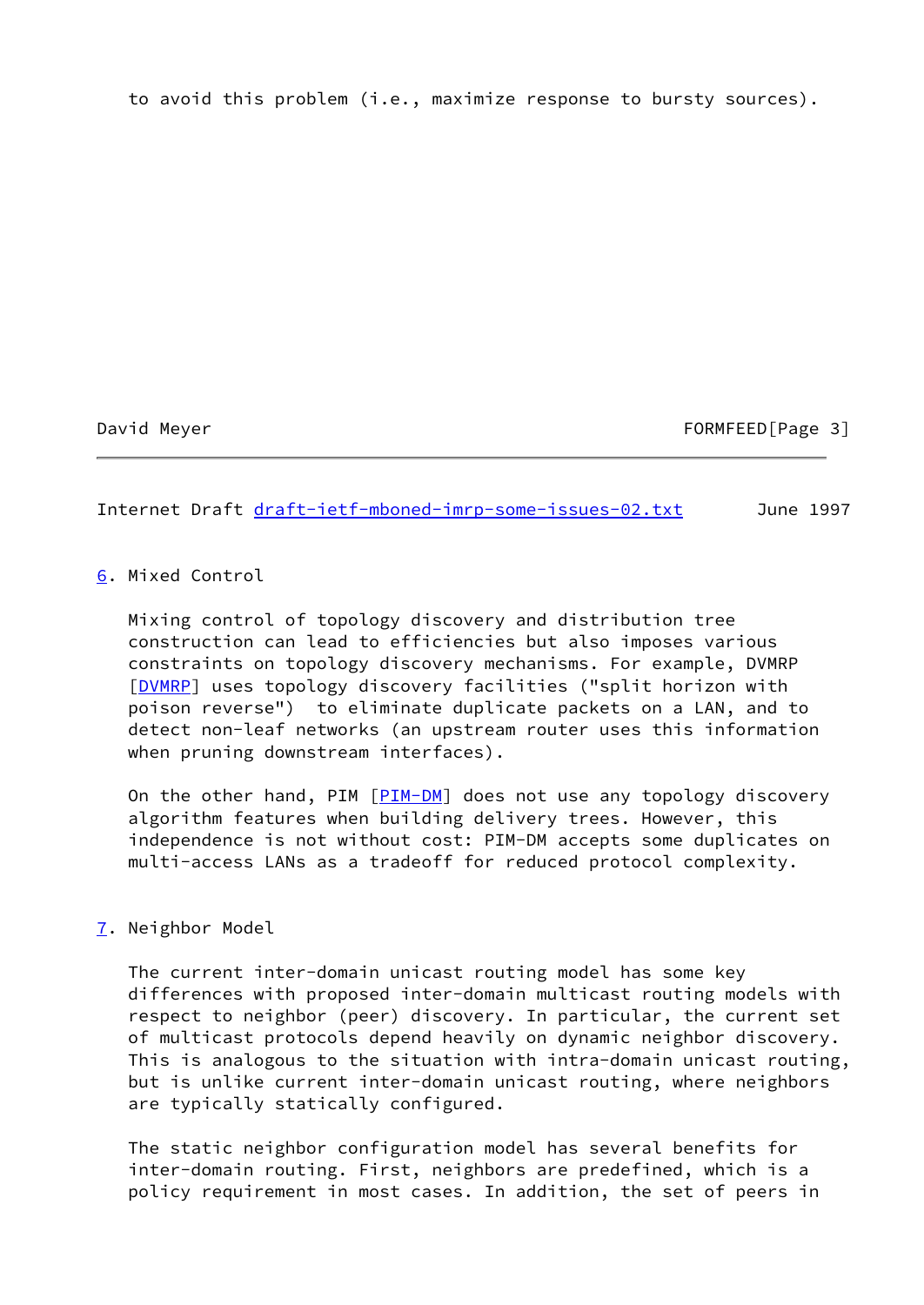the inter-domain unicast routing system defines the set of possible inter-domain topologies (with the current active topology represented by the collection of AS paths).

 Another important difference relates to how inter-domain regions are modeled. For purposes of this document, consider an inter-domain region defined to be a part of an arbitrary topology in which a higher level (inter-domain) routing protocol is used to calculate paths between regions. In addition, each pair of adjacent regions is connected by one or more multicast border routers. Current IDMR proposals (e.g., [\[HDVMRP](#page-10-4)], [[THALER96\]](#page-6-0)) model an inter-domain region as a routing domain. That is, border routers internetwork between one or more intra-domain regions and an inter-domain region (again, possibly more than one). In this model, inter-networking occurs "inside" router. However, the inter-provider unicast routing model in use today is quite different. In particular, the "peering" between two providers occurs in neither of the provider's routing domains, nor does it occur in some shared "inter-domain" routing domain. The separation provides the administrative and policy control that is

| David Meyer | FORMFEED[Page 4] |
|-------------|------------------|
|             |                  |

Internet Draft [draft-ietf-mboned-imrp-some-issues-02.txt](https://datatracker.ietf.org/doc/pdf/draft-ietf-mboned-imrp-some-issues-02.txt) June 1997

required in today's Internet.

# <span id="page-4-0"></span>[8](#page-4-0). Unicast Topology Dependency

 Ideally, unicast and multicast topologies are congruent in the Internet. However, since it is frequently difficult to field new facilities (such as IP multicast) in the "core" the Internet infrastructure, there will continue to be many cases in which unicast and multicast topologies are not congruent (either because a region is not multicast capable at all, or because the region is not natively forwarding multicast traffic). Thus, it is unlikely that the entire IPv4 Internet will be able to carry native multicast traffic in the foreseeable future. In addition, various policy requirements will in certain cases cause to topologies to further diverge. The implication is that a successful IDMR will need a topology discover mechanism, or have other mechanisms for dealing with those cases in which unicast and multicast topologies are not congruent.

<span id="page-4-1"></span>[8.1](#page-4-1). Multicast Policies and Unicast Routes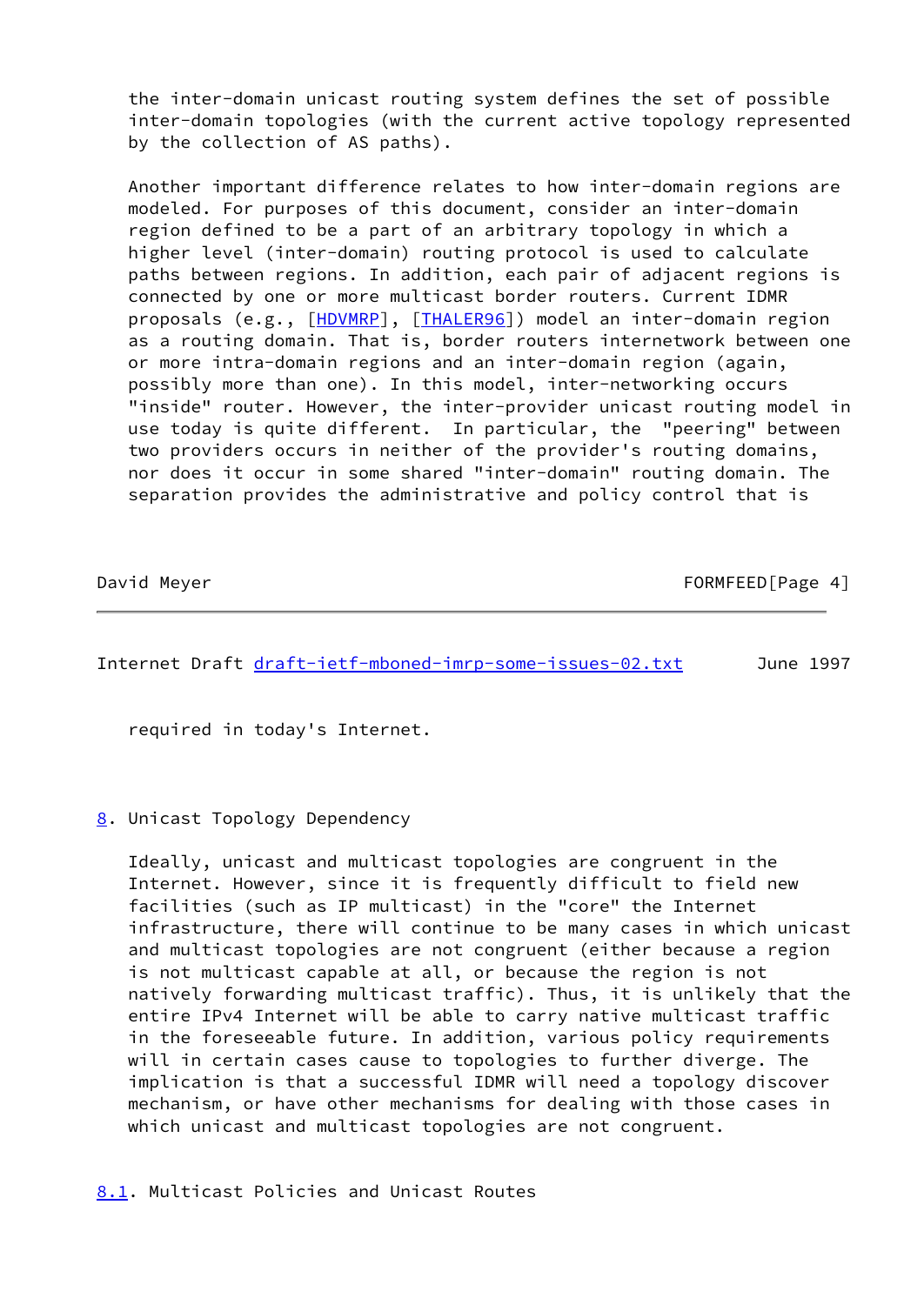Multicast and unicast packet forwarding algorithms assign different semantics to a unicast route. In particular, if a router B accepts a route from router A covering prefix P, then B will to forward packets "to" those destinations covered by P, using A as the next hop when forwarding unicast packets. However, in the multicast case, the same route means B will accept packets "from" sources covered by P (though not necessarily from A, but through the same interface as is used to reach A). It is this difference in unicast route semantics that makes formulation of precise multicast policy difficult.

# <span id="page-5-0"></span>[9](#page-5-0). Third-Party Resource Dependencies

 Shared tree protocols require one or more globally shared Rendezvous Points (RPs) [\[PIM-SM](#page-11-3)] or Cores [\[CBT](#page-10-0)]. The RP or Core effectively serves as the root of a group specific shared tree. Data is sent to the RP/Core for delivery on the shared tree. This means that some groups may have an RP (or core) that is fielded by a third party. For example, if providers A, B and C share a PIM-SM inter-domain region, then there may exist an RP that is mapped to C's multicast border router. In this case, C is hosting a kind of "transit RP" for A and B (A and B register to C to communicate between themselves, even if C has no receivers for the group(s) served by the RP.

David Meyer FORMFEED Page 5

Internet Draft [draft-ietf-mboned-imrp-some-issues-02.txt](https://datatracker.ietf.org/doc/pdf/draft-ietf-mboned-imrp-some-issues-02.txt) June 1997

# <span id="page-5-1"></span>[10.](#page-5-1) Traffic Concentration Problem

 Traffic can be "concentrated" on a shared tree. This can lead to increased latency or packet loss. However, this is less of a problem in the shared-media exchange point environment.

# <span id="page-5-2"></span>[11.](#page-5-2) Distant RP/Core Problem

 In the shared tree model, if the RP or Core is distant (topologically), then joins will travel to the distant RP/Core, even if the data is being delivered locally. Note that this problem will be exacerbated if the RP/Core space is global; if a router is registering to a RP/Core that is not in the local domain (say, fielded by the site's direct provider), then the routing domain is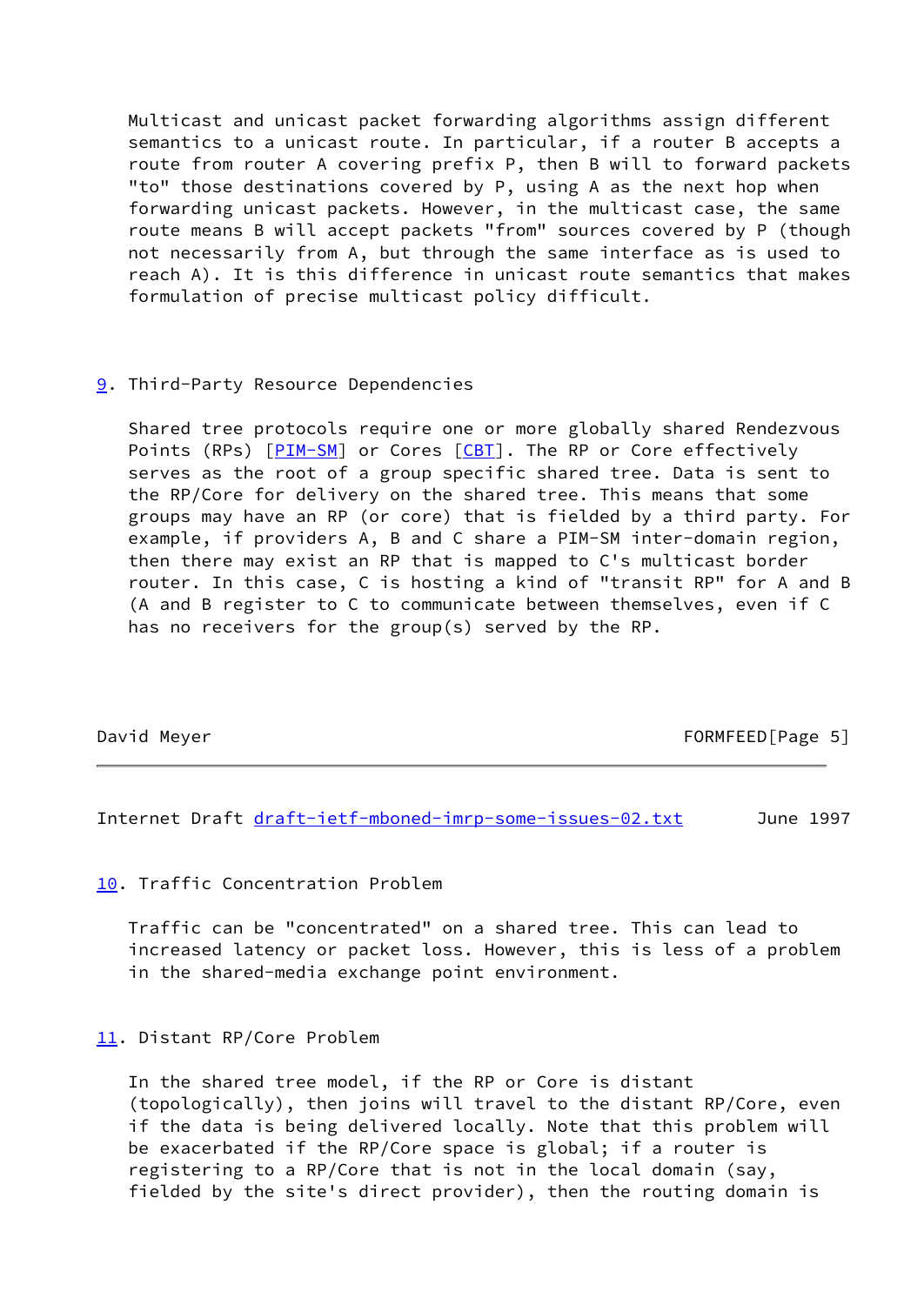# <span id="page-6-1"></span>[12.](#page-6-1) Multicast Internal Gateway Protocol (MIGP) Independence

 A shared tree, explicit join protocol inter-domain routing protocol may require modification to a leaf domain's internal multicast routing mechanism. The problem arises when a domain is running a "broadcast and prune" protocol such as DVMRP or PIM-DM internally while participating in a shared tree inter-domain protocol. In this case, there can be areas of the (internal) topology that has receivers but will not receive inter-domain traffic.

<span id="page-6-0"></span> [THALER96] describes interoperability rules to alleviate this problem. Consider the case where a border router has interfaces in an inter-domain shared tree region and a DVMRP region. The rules covering this case state that either the DVMRP region must implement Region Wide Reports [\[HDVMRP](#page-10-4)], or the DVMRP component of the border router must be a wildcard receiver for externally reached sources, while the shared tree component is a wildcard receiver for internally reached sources. Alternatively, many current implementations use a "receiver-is-sender" approach (which depends for the most part on RTCP reports) to get around this problem.

# David Meyer FORMFEED [Page 6]

Internet Draft [draft-ietf-mboned-imrp-some-issues-02.txt](https://datatracker.ietf.org/doc/pdf/draft-ietf-mboned-imrp-some-issues-02.txt) June 1997

# <span id="page-6-2"></span>[13.](#page-6-2) Encapsulations

 Encapsulations should be minimized where ever possible. PIM-SM encapsulates packets sent to the shared tree in PIM Register messages (data can be delivered natively if the last hop router or the RP switches to the shortest path tree). The design of an shared tree inter-domain protocol should avoid the "O(N) Encapsulation" problem: For paths that traverse N administrative domains, the number of

flat.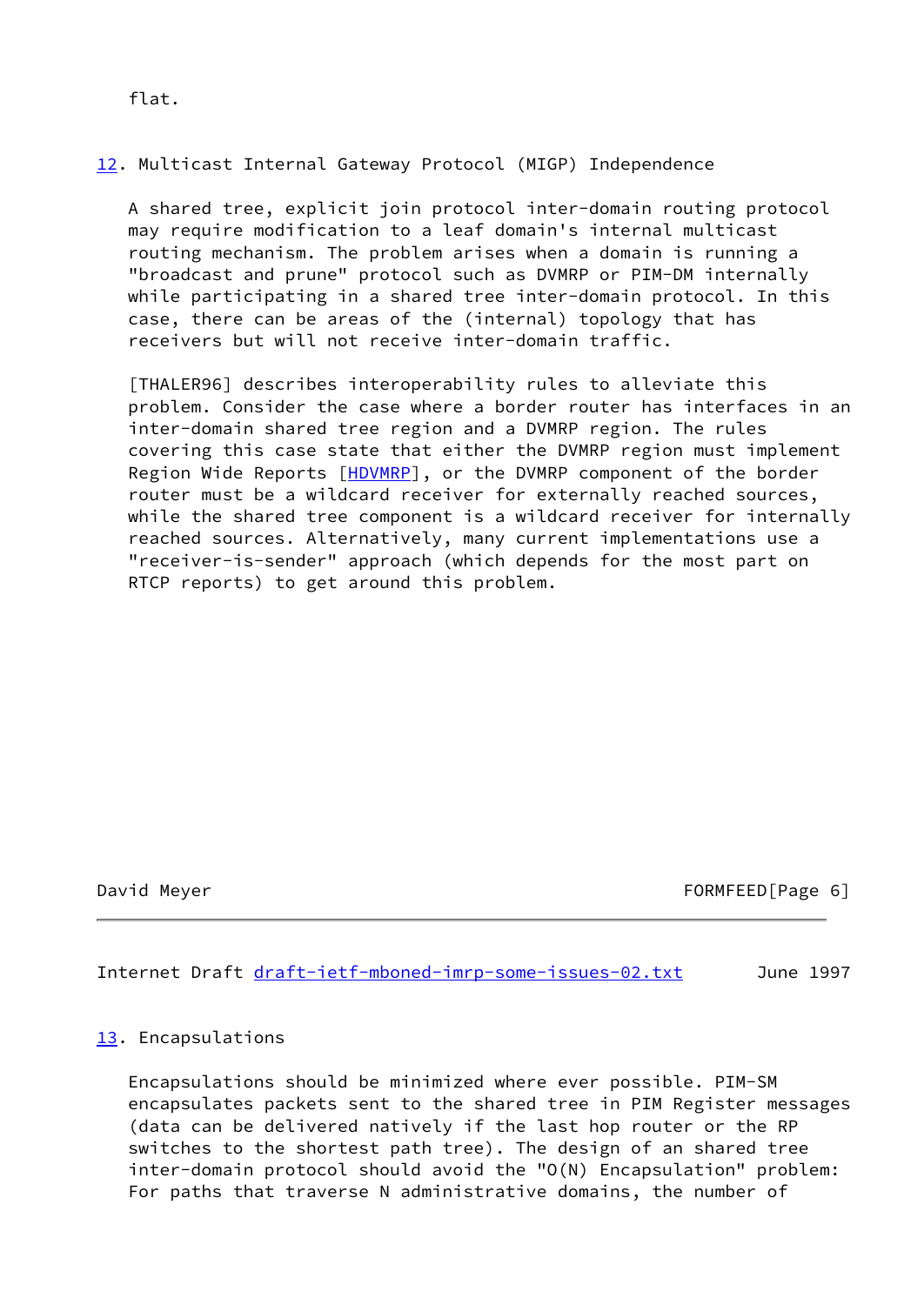encapsulations can approach O(N).

<span id="page-7-0"></span>[14.](#page-7-0) Policy Provisions

 Current inter-domain unicast routing protocols have a rich and well developed policy model. In contrast, multicast routing protocols have little or no provision for implementing routing policy (administrative scoping is one major exception). A concrete example of this need is the various problems with inadvertent injection of unicast routing tables into the MBONE, coupled with our inability to propagate the resultant large DVMRP routing tables, point out the need for such policy oriented controls.

 A simple example illustrates why a successful inter-domain multicast routing protocol will need to have a well developed policy model: Consider three providers, A, B, and C, that have connections to a shared-media exchange point. Assume that connectivity is non transitive due to some policy (the common case, since bi-lateral agreements are a very common form of peering agreement). That is, A and B are peers, B and C are peers, but A and C are not peers. Now, consider a source S covered by a prefix P, where P belongs to a customer of A (i.e., P is advertised by A). Now, multicast packets forwarded by A's border router will be correctly accepted by B's border router, since it sees the RPF interface for P to be the shared-media of the exchange. Likewise, C's border router will reject the packets forwarded by A's border router because, by definition, C's border router does not have A's routes through its interface on the exchange (so packets sourced "inside" A fail the RPF check in C's border router).

 In the example above, RPF is a powerful enough mechanism to inform C that it should not accept packets sourced in P from A over the exchange. However, consider the common case in which P is multi homed to both A and B. C now sees a route for P from B though its interface on the exchange. Without some form of multi-provider cooperation and/or packet filtering (or a more sophisticated RPF mechanism), C could accept multicast packets sourced by S from A across the shared media exchange, even though A and C have not entered into any agreement on the exchange. The situation described

David Meyer **FORMFEED**[Page 7]

Internet Draft [draft-ietf-mboned-imrp-some-issues-02.txt](https://datatracker.ietf.org/doc/pdf/draft-ietf-mboned-imrp-some-issues-02.txt) June 1997

above is caused by the overloading of the semantics of unicast route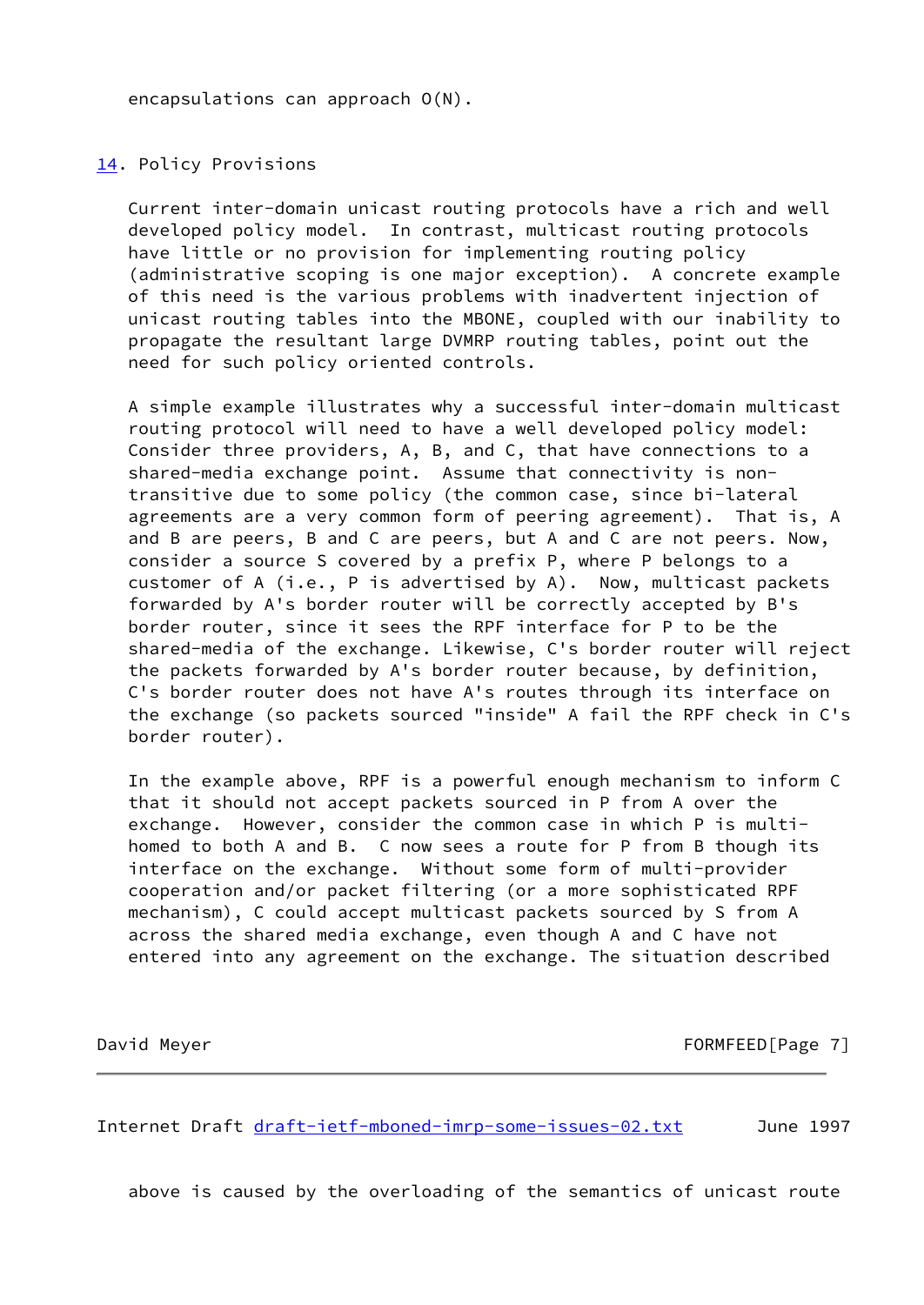(as described above), and the reliance on the RPF check as a policy mechanism.

### <span id="page-8-0"></span>[14.1](#page-8-0). "Wrong" RPF Neighbor

 The example above illustrates a the problem that, in most current implementations, the RPF check considers only the incoming interface, and not the upstream neighbor (RPF neighbor). This can result in accepting packets from the "wrong" RPF neighbor (the neighbor is "wrong" since, while the RPF check succeeds and the packet is forwarded, the unicast policy would not have forwarded the packet).

### <span id="page-8-1"></span>[14.2](#page-8-1). RPF as a Policy Mechanism

 In the example above, C is relying on its RPF check to protect it from A's packets. However, not only is RPF too weak enough to cover those cases in which a source prefix is multi-homed (as described in the example above), it is essentially a packet filter and as such is not an attractive policy mechanism.

### <span id="page-8-2"></span>[15.](#page-8-2) Today's MBONE

 Another way to view the policy issues described above is to consider the perspective of unicast reachability. Today's MBONE is comprised of a single flat AS. Further, this AS running a simple distance vector topology discovery protocol. This arrangement is unlikely to scale gracefully or provide the same rich policy control that we find in the unicast Internet. There are additional problems with a flat AS model: the flat AS model fits neither the operational or organizational models commonly found in Internet today.

# <span id="page-8-3"></span>[16.](#page-8-3) Equal Cost Multipath

 A common way to incrementally scale available bandwidth is to provide parallel equal cost paths. It would be an advantage if a multicast routing protocol could support this. However, this would seem difficult to achieve when using Reverse Path Forwarding, so it is unclear whether this goal is achievable.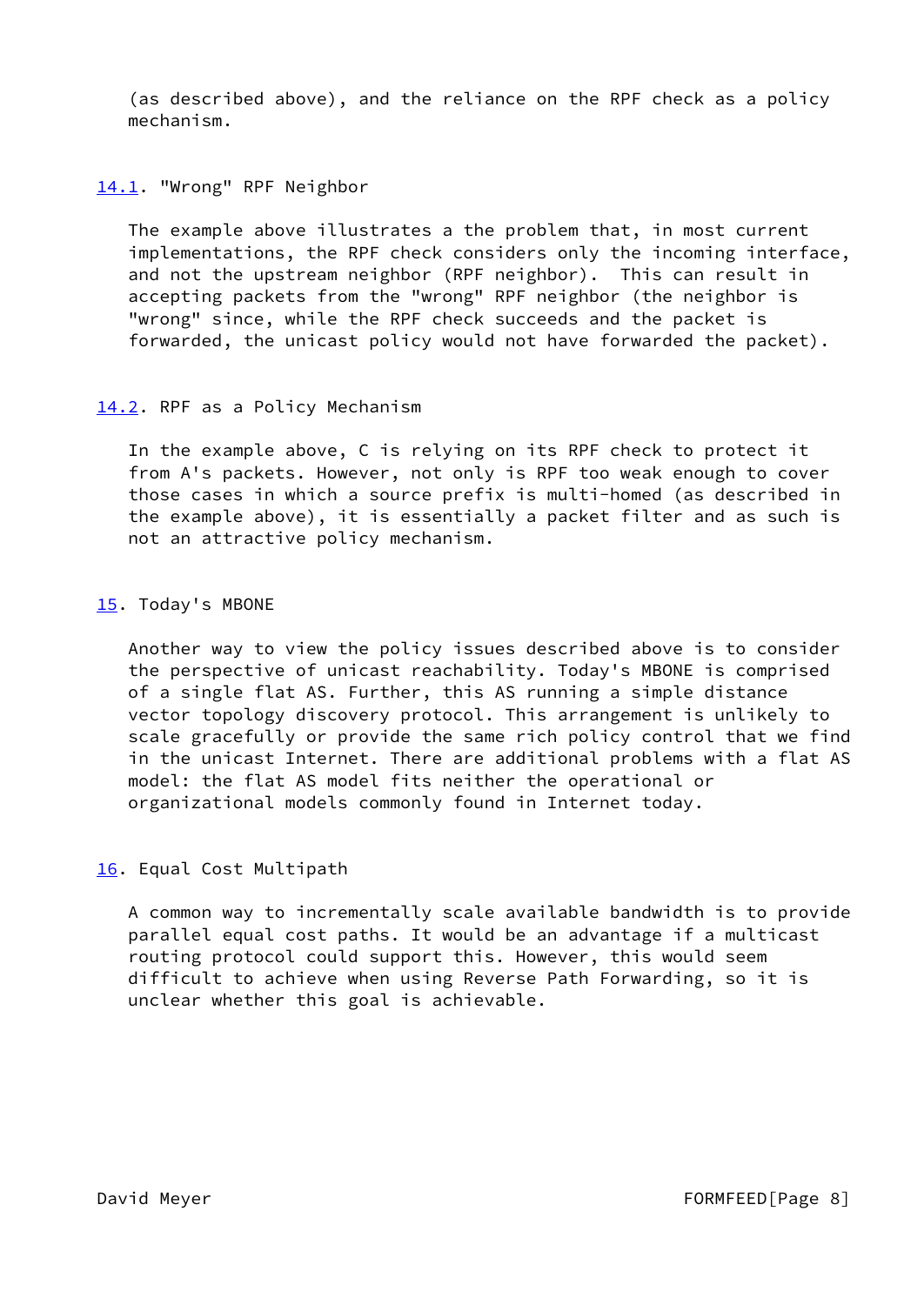# <span id="page-9-0"></span>[17.](#page-9-0) Conclusion

 Deployment of a general purpose IP multicast infrastructure for the Internet has been slowed by various factors. One of the primary reasons, however, is the lack of a true inter-domain Multicast Routing Protocol. Several proposals have been advanced to solve this problem, including [PIM-SM](#page-11-3) [PIM-SM], DVMRP [[PIMMBR](#page-11-0)], and Hierarchical DVMRP [[HDVMRP](#page-10-4)]. However, the concerns outlined above have prevented any of these protocols from being adopted as the standard inter domain multicast routing protocol. Finally, it is worth noting that DVMRP, since it is the common denominator among router vendor offerings, is currently the de-facto inter-domain routing protocol.

# <span id="page-9-1"></span>[18.](#page-9-1) Security Considerations

 Historically, routing protocols used within the Internet have lacked strong authentication mechanisms [\[RFC1704](https://datatracker.ietf.org/doc/pdf/rfc1704)]. In the late 1980s, analysis revealed that there were a number of security problems in Internet routing protocols then in use [\[BELLOVIN89](#page-10-5)]. During the early 1990s it became clear that adversaries were selectively attacking various intra-domain and inter-domain routing protocols (e.g. via TCP session stealing of BGP sessions) [CERTCA9501, [RFC1636](https://datatracker.ietf.org/doc/pdf/rfc1636)]. More recently, cryptographic authentication mechanisms have been developed for RIPv2, OSPF, and the proprietary EIGRP routing protocols. BGP protection, in the form of a Keyed MD5 option for TCP, has also become widely deployed.

 At present, most multicast routing protocols lack strong cryptographic protection. One possible approach to this is to incorporate a strong cryptographic protection mechanism (e.g. Keyed HMAC MD5 [\[RFC2104](https://datatracker.ietf.org/doc/pdf/rfc2104)]) within the routing protocol itself. Alternately, the routing protocol could be designed and specified to use the IP Authentication Header (AH) [RFC1825, [RFC1826](https://datatracker.ietf.org/doc/pdf/rfc1826), [RFC2085](https://datatracker.ietf.org/doc/pdf/rfc2085)] to provide cryptographic authentication.

 Because the intent of any routing protocol is to propagate routing information to other parties, confidentiality is not generally required in routing protocols. In those few cases where local security policy might require confidentiality, the use of the IP Encapsulating Security Payload (ESP) [RFC1825, [RFC1827](https://datatracker.ietf.org/doc/pdf/rfc1827)] is recommended.

 Scalable dynamic multicast key management is an active research area at this time. Candidate technologies for scalable dynamic multicast key management include CBT-based key management [\[RFC1949](https://datatracker.ietf.org/doc/pdf/rfc1949)] and the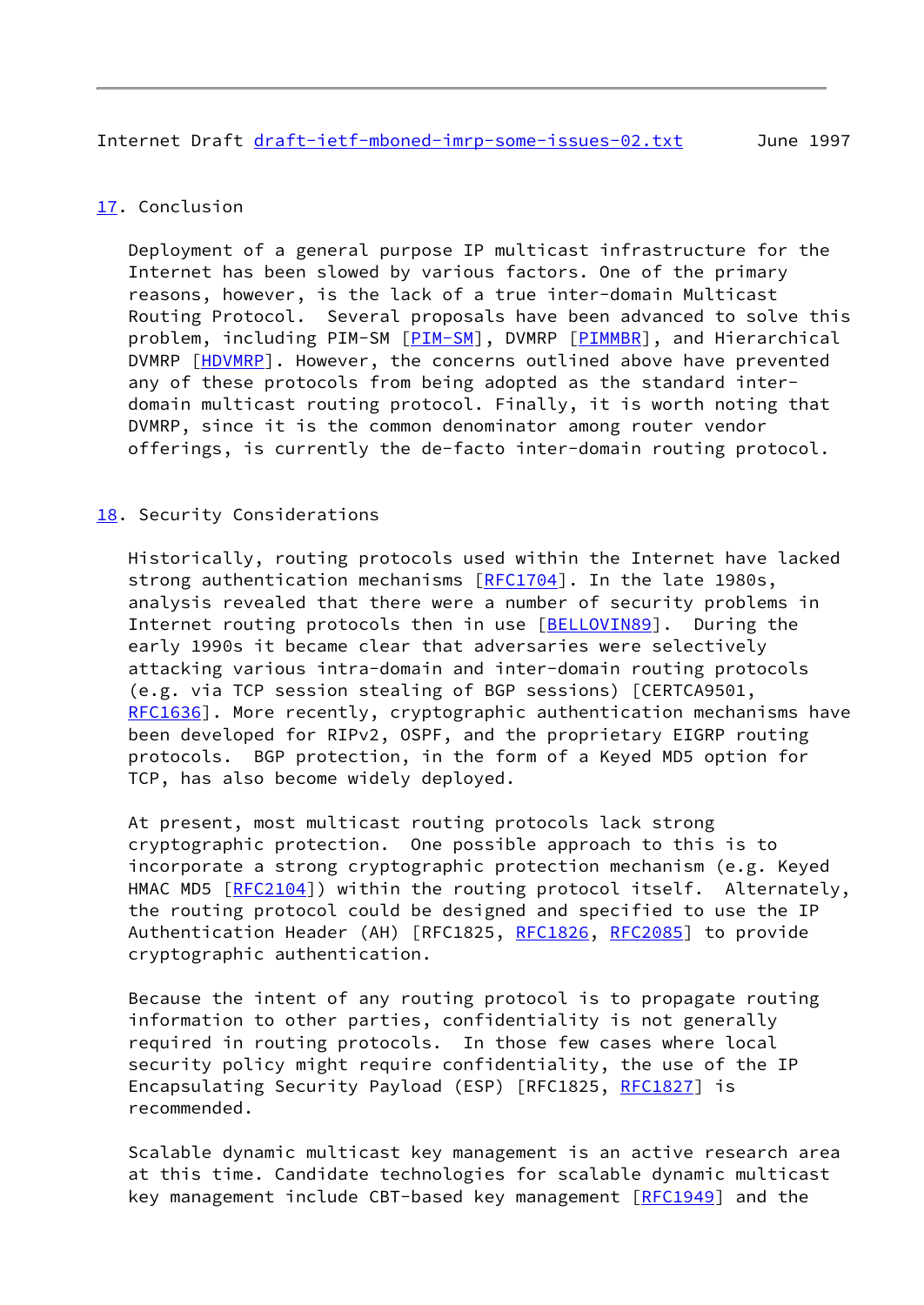Group Key Management Protocol (GKMP) [\[GKMPID](#page-10-6)]. The IETF IP Security Working Group is actively working on GKMP extensions to the

David Meyer FORMFEED Page 9

Internet Draft [draft-ietf-mboned-imrp-some-issues-02.txt](https://datatracker.ietf.org/doc/pdf/draft-ietf-mboned-imrp-some-issues-02.txt) June 1997

 standards-track ISAKMP key management protocol being developed in the same working group.

# <span id="page-10-7"></span>[19.](#page-10-7) References

- <span id="page-10-5"></span> [BELLOVIN89] S. Bellovin, "Security Problems in the TCP/IP Protocol Suite", ACM Computer Communications Review, Volume 19, Number 2, pp. 32-48, April 1989.
- <span id="page-10-0"></span> [CBT] A. Ballardie, et. al., "Core Based Trees (CBT) Multicast -- Protocol Specification --", [draft-ietf-idmr-cbt-spec-06.txt](https://datatracker.ietf.org/doc/pdf/draft-ietf-idmr-cbt-spec-06.txt), September, 1996.
- [CERTCA9501] CERT, "IP Spoofing Attacks and Hijacked Terminal Connections", [ftp://ftp.cert.org/cert\\_advisories/](ftp://ftp.cert.org/cert_advisories/), January 1995.
- <span id="page-10-2"></span> [DVMRP] T. Pusateri, "Distance Vector Multicast Routing Protocol", [draft-ietf-idmr-dvmrp-v3-03](https://datatracker.ietf.org/doc/pdf/draft-ietf-idmr-dvmrp-v3-03), September, 1996.
- <span id="page-10-6"></span> [GKMPID] H. Harney, "Group Key Management Protocol (GKMP)", [draft-harney-gkmp-arch-01.txt](https://datatracker.ietf.org/doc/pdf/draft-harney-gkmp-arch-01.txt) && [draft-harney-gkmp-spec-01.txt](https://datatracker.ietf.org/doc/pdf/draft-harney-gkmp-spec-01.txt), August 1996, Informational RFC publication is pending.
- <span id="page-10-4"></span> [HDVMRP] A. Thyagarajan and Steve Deering, "Hierarchical Distance-Vector Multicast Routing for the MBone", In Proceedings of the ACM SIGCOMM, pages 60-66, October, 1995.
- <span id="page-10-3"></span>[LABOV97] C. Labovitz, et. al., "Internet Routing Instability", Submitted to SIGCOMM97.
- <span id="page-10-1"></span> [PIMARCH] D. Estrin, et. al., "Protocol Independent Multicast Sparse Mode (PIM-SM): Motivation and Architecture", [draft-ietf-idmr-pim-arch-04](https://datatracker.ietf.org/doc/pdf/draft-ietf-idmr-pim-arch-04).ps , October, 1996.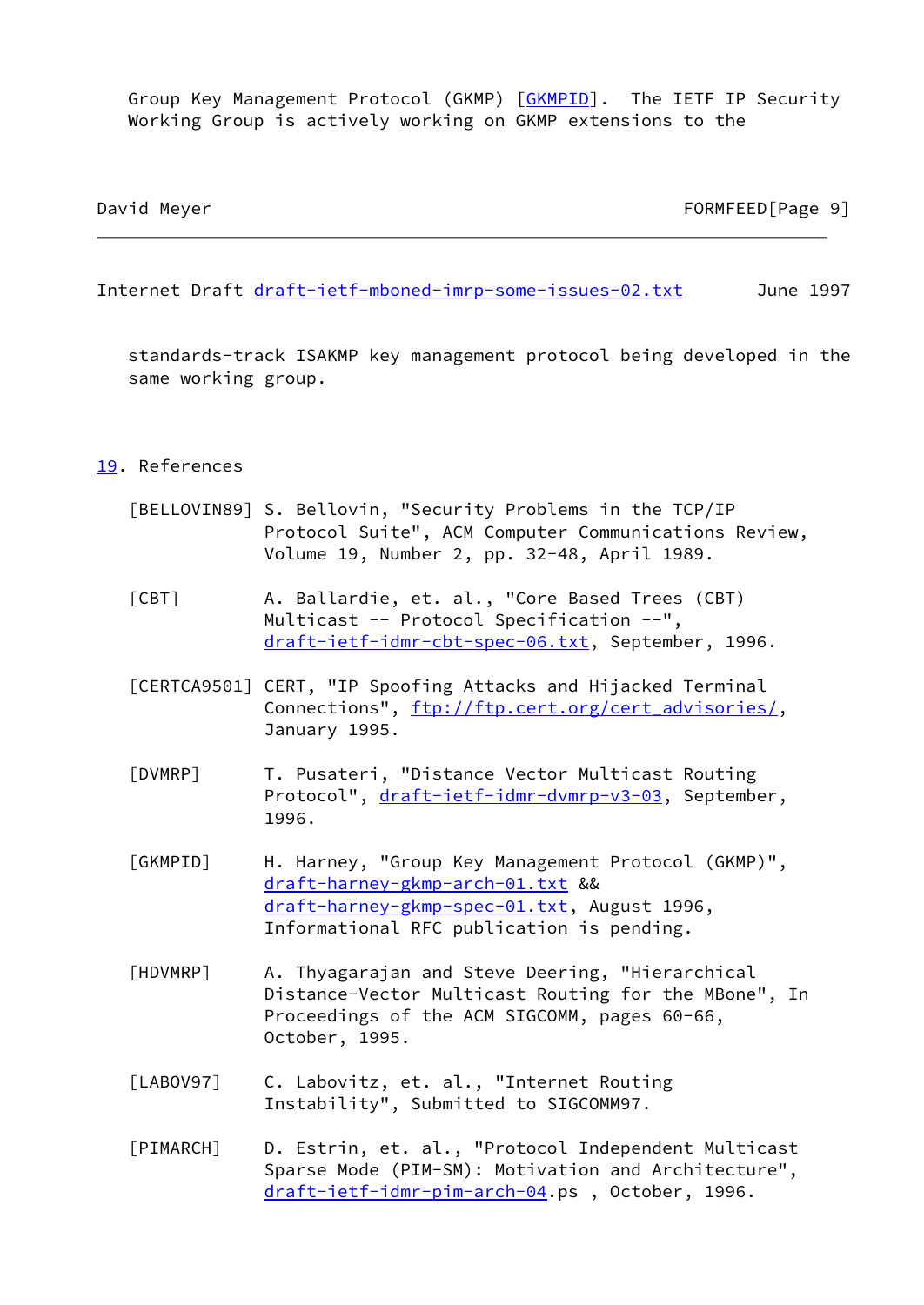- <span id="page-11-1"></span> [PIM-DM] D. Estrin, et. al., "Protocol Independent Multicast Dense Mode (PIM-DM): Protocol Specification", [draft-ietf-idmr-PIM-DM-spec-04](https://datatracker.ietf.org/doc/pdf/draft-ietf-idmr-PIM-DM-spec-04).ps, September, 1996.
- <span id="page-11-0"></span> [PIMMBR] D. Estrin, et. al., "PIM Multicast Border Router (PMBR) specification for connecting PIM-SM domains to a DVMRP Backbone", [draft-ietf-idmr-PIMBR-spec-01.](https://datatracker.ietf.org/doc/pdf/draft-ietf-idmr-PIMBR-spec-01)ps, September, 1996.

| David Meyer |  |
|-------------|--|
|             |  |

FORMFEED[Page 10]

Internet Draft [draft-ietf-mboned-imrp-some-issues-02.txt](https://datatracker.ietf.org/doc/pdf/draft-ietf-mboned-imrp-some-issues-02.txt) June 1997

- <span id="page-11-3"></span> [PIM-SM] D. Estrin, et. al., "Protocol Independent Multicast Sparse Mode (PIM-SM): Protocol Specification", [draft-ietf-idmr-PIM-SM-spec-09](https://datatracker.ietf.org/doc/pdf/draft-ietf-idmr-PIM-SM-spec-09).ps, October, 1996.
- [THALER96] D. Thaler, "Interoperability Rules for Multicast Routing Protocols", [draft-thaler-interop-00](https://datatracker.ietf.org/doc/pdf/draft-thaler-interop-00).ps, November, 1996.
- <span id="page-11-2"></span> [ESTRIN97] D. Estrin, et. al., "A Dynamic Bootstrap Mechanism for Rendezvous-based Multicast Routing", USC/ISI Technical Report, 1997.
- [RFC1636] Braden, R., Clark, D., Crocker, S., and C. Huitema, "Report of IAB Workshop on Security in the Internet Architecture", [RFC1636,](https://datatracker.ietf.org/doc/pdf/rfc1636) June 1994.
- [RFC1704] N. Haller and R. Atkinson, "On Internet Authentication", [RFC1704](https://datatracker.ietf.org/doc/pdf/rfc1704), October 1994.
- [RFC1825] Atkinson, R., "IP Security Architecture", August 1995.
- [RFC1826] Atkinson, R., "IP Authentication Header", August 1995.
- [RFC1827] Atkinson, R., "IP Encapsulating Security Payload", August 1995.
- [RFC1949] A. Ballardie, "Scalable Multicast Key Distribution", [RFC1949](https://datatracker.ietf.org/doc/pdf/rfc1949), June 1996.
- [RFC2085] M. Oehler & R. Glenn, "HMAC-MD5 IP Authentication with Replay Prevention", February 1997.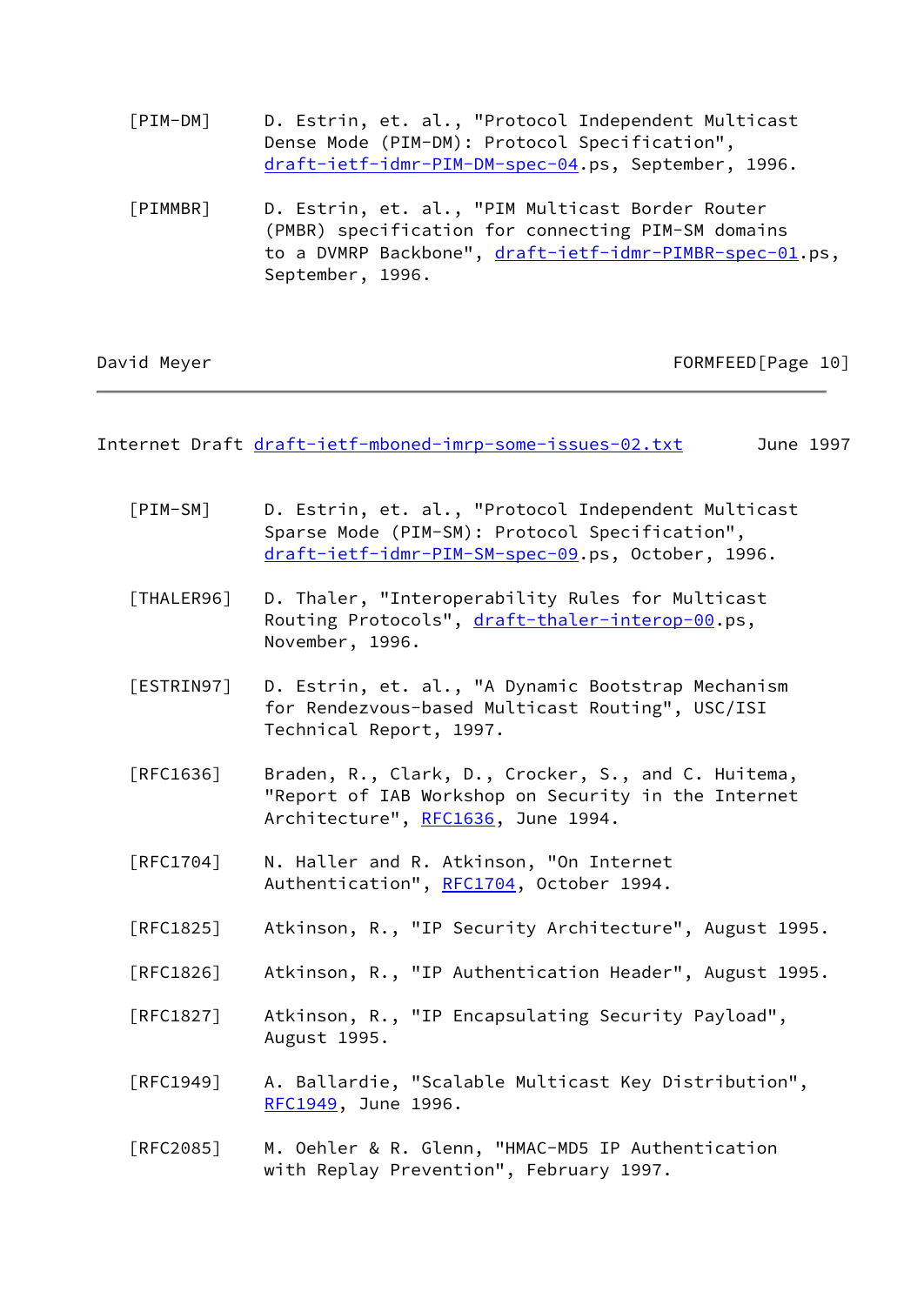[RFC2104] H. Krawczyk, M. Bellare, & R. Canetti, "HMAC: Keyed Hashing for Message Authentication", [RFC2104](https://datatracker.ietf.org/doc/pdf/rfc2104), February 1997.

<span id="page-12-0"></span> [VILLAM95] C. Villamizar, Ravi Chandra, and Ramesh Govindan, "Controlling BGP/IDRP Routing Overhead", [draft-ietf-idr-rout-dampen-00](https://datatracker.ietf.org/doc/pdf/draft-ietf-idr-rout-dampen-00).ps, July, 1995.

# David Meyer **FORMFEED**[Page 11]

Internet Draft [draft-ietf-mboned-imrp-some-issues-02.txt](https://datatracker.ietf.org/doc/pdf/draft-ietf-mboned-imrp-some-issues-02.txt) June 1997

# <span id="page-12-1"></span>[20.](#page-12-1) Acknowledgments

 Dino Farinacci, Dave Thaler, and Yakov Rekhter provided several insightful comments on earlier versions of this document. Ran Atkinson contributed most of the security ideas contained in this document.

<span id="page-12-2"></span>[21.](#page-12-2) Author Information

 David Meyer University of Oregon 1225 Kincaid St. Eugene, OR 97403 Phone: (541) 346-1747 e-mail: meyer@antc.uoregon.edu